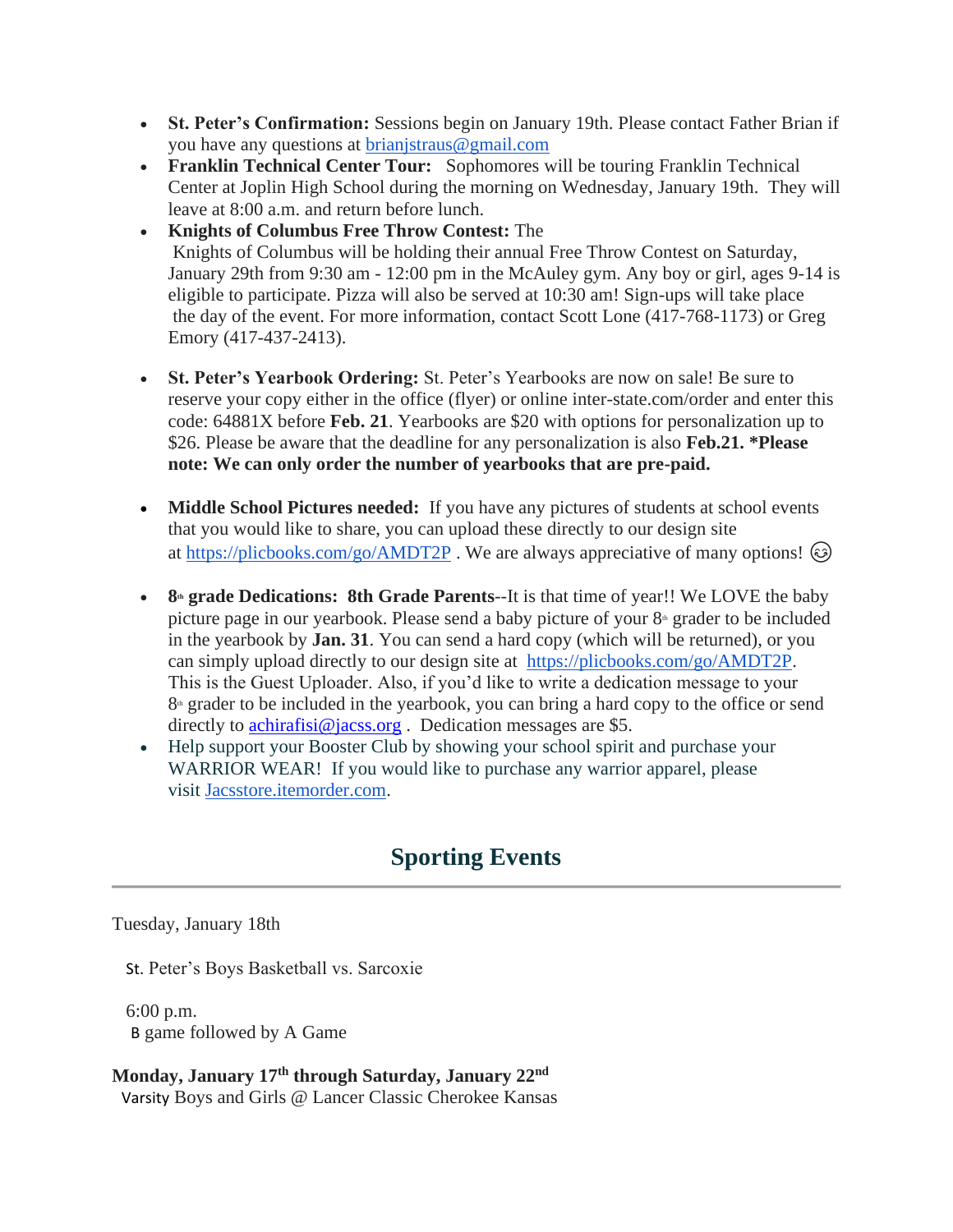#### **Varsity Girls Bracket:**

Game 1: Monday, January 17th vs. Southeast 7:00 p.m. Game 2: Won Game 1 Thursday, January 20th 7:00 p.m. Lost Game 1 Thursday, January 20th 4:00 p.m. Game 3: Won Game 1 and Won Game 2, Saturday, January 22nd 6:00 p.m. Won Game 1 and Lose Game 2, Saturday, January 22nd 3:00 p.m. Lost Game 1 and won Game 2 Saturday, January 22nd 11:30 a.m. Lost Game 1 and Lost Game 2 Saturday, January 22nd 10:00 a.m.

#### **Boys Varsity Bracket:**

Game 1: Tuesday, January 28th vs. Southeast 4:00 p.m. Game 2: Won Game 1 Friday, January 21st 8:30 p.m. Lost Game 1 Friday, January 21st 5:30 p.m. Game 3: Won Game 1 and Won Game 2, Saturday, January 22nd 7:30 p.m. Won Game 1 and Lose Game 2, Saturday, January 22nd 4:30 p.m. Lost Game 1 and won Game 2 Saturday, January 22nd 1:00 p.m. Lost Game 1 and Lost Game 2 Saturday, January 22nd 2:30 p.m.

### **Friday Dress**

#### Friday, January 21st

### **Lunch Menu**

Monday, January 17th NO SCHOOL

Tuesday, January 18th In House Catering Bacon Cheeseburger Tater tots Pasta Salad Dessert

Wednesday, January 19th In House Catering Burrito Casserole Nacho Bar Mexican Chocolate Cake

Thursday, January 20th In House Catering